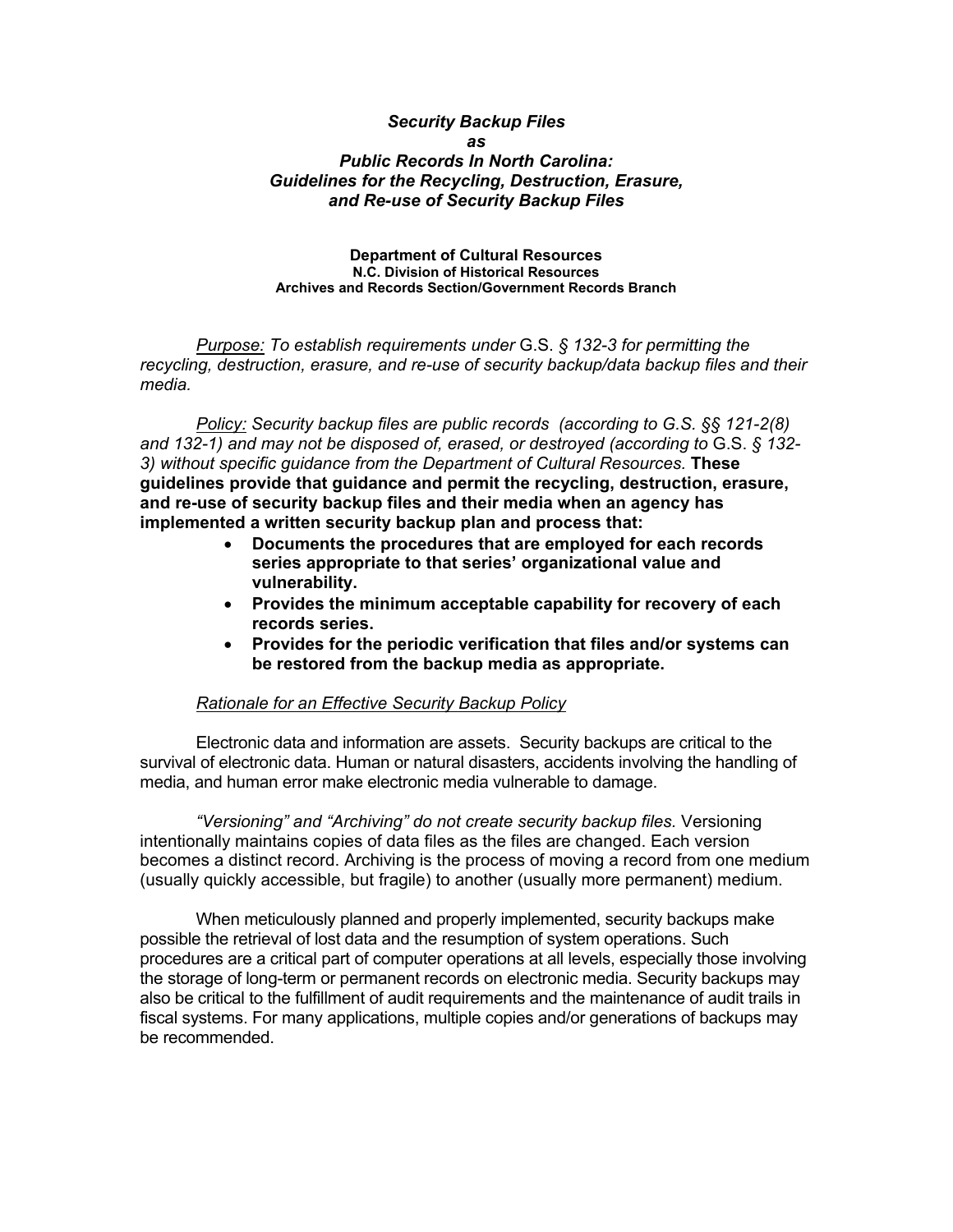Planning and implementing security backups require consideration of several points:

Security backup files are not used as most records are. Backup files are created to protect against data loss. Backup files are typically created according to a schedule or policy; they are created, retained, and then destroyed. Security backup files provide the comfort of being able to, for a limited time, reverse an action that would normally result in the loss of a record. Backup files are created and maintained by the agency creating the original records, or by a separate agency or unit (LAN administration, information technology unit etc.) performing this service.

Security backup files are records but should always be associated with the records they serve to protect. Since electronic records must be indexed or otherwise made accessible for official use, security backup files will not normally be used to meet records retention requirements. Security backup files are generated expressly for the purpose of restoring computer systems in the event of a disaster or accidental damage. The content of security backup files may not be indexed and may not reflect the order, arrangement, or structure of the original data.

Security backup files will be found everywhere. Whether done by the originating office or by a separate unit, security backup files should be generated for all but the most transitory of records. *Agencies are required by the Information Management Resources Commission (IRMC) to keep track of all information assets and to document the controls they have in place for safeguarding those assets*. (IRMC, "Information Asset Protection Policy", approved 5/5/98, revised 11/6/01, <http://irmc.state.nc.us/documents/approvals/InformationAssetProtection.pdf>).

Three factors determine the quality of a backup policy. There are three attributes that can be used to measure the quality of any system used to create and keep security backup files.

- 1. Persistence. This measures how well media are able to store data reliably. Every medium has an error rate; the lower this rate, the better the medium. This baseline persistence can be enhanced by creating more than one copy, keeping copies off-site or at multiple locations, media rotation, and controlling the environmental conditions.
- 2. Granularity. Granularity is the frequency with which backup files are made. A system in which backup files are created daily is more current than one in which backups are made weekly.
- 3. Duration. This is the length of time backup files are kept: specifically, the length of time after a change is made that allows that change to be reversed.

Backup policy specifications should be recorded in two ways.

1. Agencies should document the backup policies they employ or have employed for them, within the rubric of their asset protection documentation. Agencies often employ only a small number of distinct backup policies. Some record series are very important and receive the best care, while other record series are less